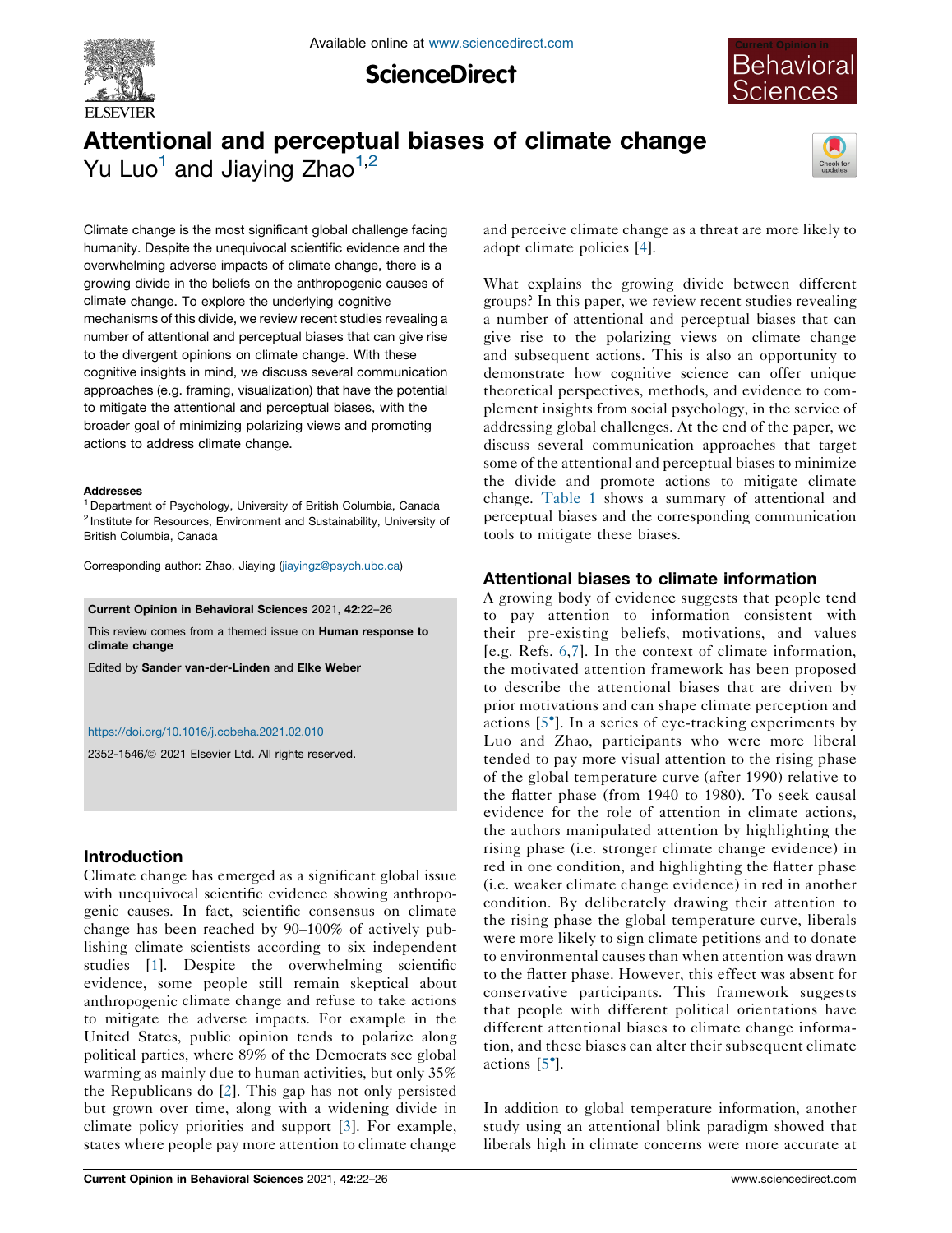<span id="page-1-0"></span>

| Type of bias | Examples                                                                                                                                                                                                                                                                                                                             | Communication tools                                                                                |
|--------------|--------------------------------------------------------------------------------------------------------------------------------------------------------------------------------------------------------------------------------------------------------------------------------------------------------------------------------------|----------------------------------------------------------------------------------------------------|
| Attentional  | People with different political orientations attend to<br>different aspects of global temperature information [5 <sup>°</sup> ]<br>People concerned with climate change attend more<br>readily to climate-related words or images [8°,9]<br>Attended environmental risks are judged to be more<br>severe than unattended risks [11°] | Align climate communication with people's ideologies and<br>motivations to capture their attention |
| Perceptual   | Predispositions (e.g. knowledge, personal experience)<br>increase climate risk perception [13,14]                                                                                                                                                                                                                                    | Frame climate change consistently with people's values                                             |
|              | Perception of both in-group and out-group norms of<br>climate beliefs can be biased [15-18]                                                                                                                                                                                                                                          | Provide accurate information on in-group and out-group<br>norms                                    |
|              | Perception of greenhouse gas emissions associated with<br>individual actions or objects is often incorrect [21-23,24°]                                                                                                                                                                                                               | Simplify complex information through visualization                                                 |

identifying climate-related words (e.g. carbon) than neutral words (e.g. coffee) in a rapid serial visual presentation; in contrast, conservatives low in climate concerns were no better at seeing climate-related words over neutral words, suggesting that people with different political orientations show distinct attentional priorities to climate change [\[8](#page-3-0) ]. Another study used a dot-probe task [[9\]](#page-3-0), where a climate-relevant image and a neutral image were presented on the left and the right side of the screen, followed by a target dot presented briefly on one side of the screen, and participants had to respond to the location of the dot as fast as they could. The response time difference between the two image locations was used to measure the attentional bias to climate change. For example, faster responses to the dot presented on the same side as the climate-relevant image than the neutral image would indicate an attentional bias toward climate image. The findings showed that people with greater pro-environmental attitudes were faster to respond to climate change-relevant images (e.g. melting ice) than to neutral images (e.g. buildings), suggesting a greater attentional bias to climate change stimuli for these individuals [[9\]](#page-3-0). In a follow-up experiment, positively valenced images of climate change solutions (e.g. windmills) captured attention more strongly than negatively valenced images of causes (e.g. pollution) and effects of climate change (e.g. flood)  $[10]$  $[10]$ .

Greater attention to climate change is not only a product of prior attitudes and orientations, but also a cause for greater concerns for climate change. In a series of spatial cueing experiments by Mrkva et al., participants viewed images of environmental risks (e.g. hurricane) and their attention was drawn to a subset of these risks either through bottom-up salience or top-down guidance. It was found that participants subsequently rated attended risks as more severe, more frightening, and of higher priority than unattended risks, suggesting that attention can increase risk perception [\[11](#page-4-0) ].

These studies together provide evidence for a central tenet in the motivated attention framework [[5](#page-3-0) ], where prior beliefs and motivations shape visual attention to climate change, and increased or decreased attention to climate change in turn reinforce prior beliefs and motivations, thus creating a positive feedback loop, leading to more polarized views. This framework is based on previous work on motivated reasoning. For example, the identity-protective cognition thesis suggests that people with high numeracy skills use their quantitative reasoning capacity to selectively interpret quantitative information on controversial issues like climate change to comply with their prior political values [[6,7](#page-3-0)]. Likewise, people with high science literacy and education tend to show greater polarization on controversial topics, because they are more proficient in interpreting evidence in the direction conforming to their identity [[12\]](#page-4-0). Attention could be a mediator of motivated reasoning: people with higher numeracy skills and science literacy are more capable of selectively attending to information consistent with their motivations during the reasoning process, and the resulting interpretation can further reinforce their pre-existing motivations.

#### Perceptual biases of climate change

Attentional biases can often give rise to subsequent perceptual biases. For example, in the eye-tracking experiments mentioned earlier, more dwell time on the rising phase of the global temperature curve relative to the flatter phase was positively correlated with higher estimates of global temperature [\[5](#page-3-0) ]. Greater visual attention to images of environmental risks can heighten the perception of risks [\[11](#page-4-0) ]. A conceptual model proposed that the perception of climate risks is determined by a number of factors, including knowledge about the causes, impacts, and responses to climate change [[13\]](#page-4-0), personal experience with extreme weather events, and social norms [[14\]](#page-4-0). Under the motivated attention framework, it is conceivable that greater knowledge about climate change can bias attention to climate-related information,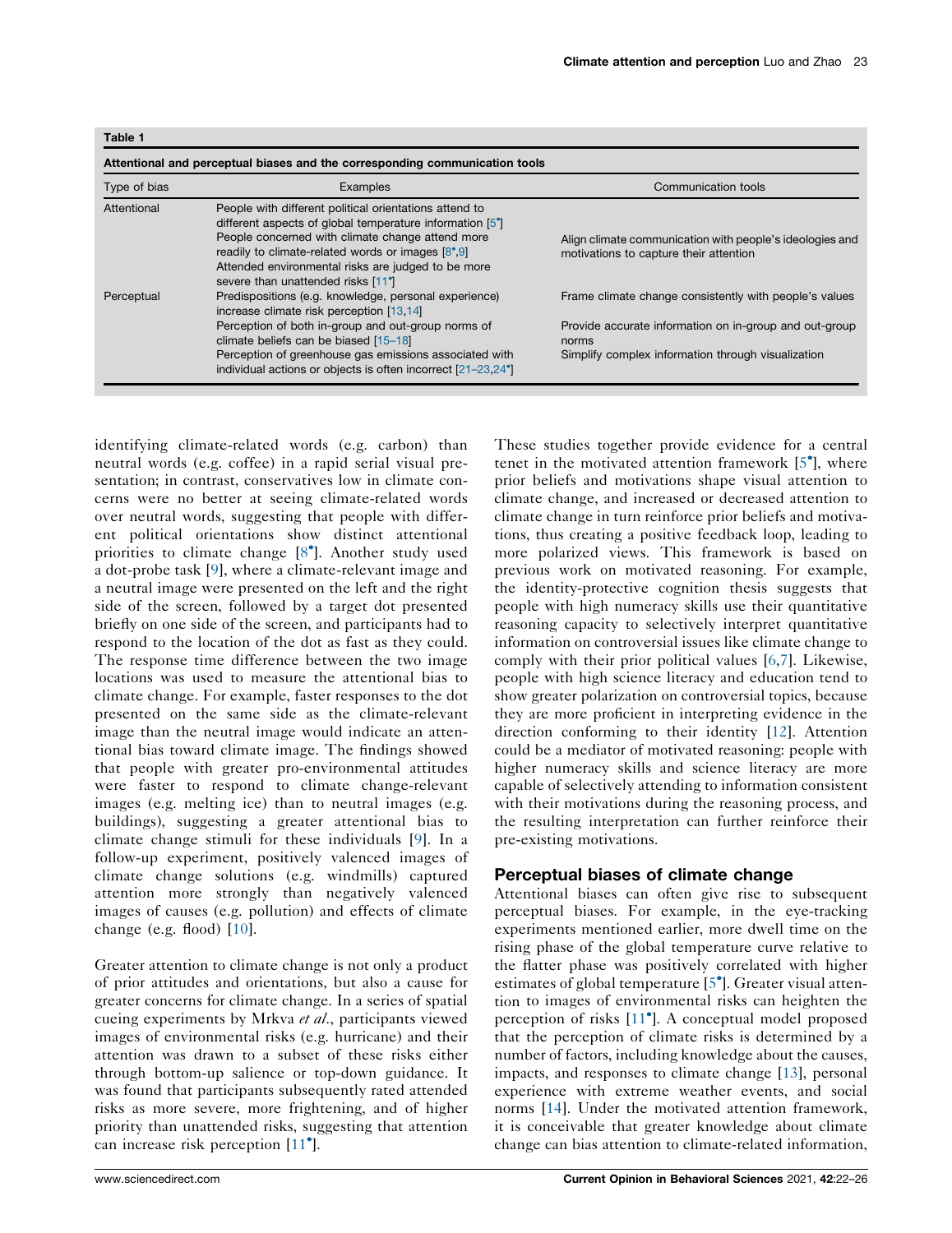which can generate more knowledge and higher perceived climate risks. Personal experience with extreme weather events can increase the salience of climaterelated information, in similar ways as people with post-traumatic stress disorder tend to perceive greater threats of certain stimuli that trigger the stress response. In other words, the relationship between climate risk perception and factors such as knowledge and personal experience can be moderated by attentional and perceptual processes.

Regarding social norms, the perception of out-group norms can be biased. One account suggests that people often exaggerate the degree of opposition from out-group members, forming a false sense of polarization on climate change [[15,16](#page-4-0)]. The misperceived out-group norms can be a psychological barrier to bipartisan climate policy making in the U.S. In addition, the perception of in-group norms can be biased as well. In one study, people are less willing to share their true opinions on climate change if they believe other in-group members hold different views on climate change [\[17](#page-4-0)]. This may suppress different voices to be heard within the group, thus distorting the perception of in-group norms. This said, speaking up can sometimes backfire. For example, conservative individuals remain skeptical about climate change even when the message is conveyed by a religious authority who aligns with conservatives' values. In one study, conservative individuals perceived Pope Francis to be less credible after becoming aware of the encyclical stating that climate change is a serious issue [\[18](#page-4-0)].

Beyond attention, a number of biases have been found to shape the perception of climate change information, contributing to greater polarization. People who regard the economic system as justified (i.e. system justification bias) are motivated to falsely recall climate evidence to be less serious, which is associated with higher skepticism in the existence of climate change [[19\]](#page-4-0). Another bias is that people selectively expose themselves to news media that is consistent with their dispositional motivations, which can further reinforce their pre-existing beliefs about climate change [[20\]](#page-4-0).

In addition to selective perception, many people are skeptical about human-caused climate change because they do not understand the mechanism of greenhouse gas (GHG) emissions. One study showed that people have virtually no knowledge of the chemical or physical mechanism of global warming, particularly the carbon dioxide accumulation problem, which could lead to the denial of the existence of global warming [\[21](#page-4-0)]. However, when an explanation of the mechanism was provided, people are more likely to believe in climate change [[22\]](#page-4-0).

Another perceptual bias is the underestimation of carbon footprints associated with actions or objects. One study found that people tend to underestimate the GHG emissions associated with individual actions and they are incapable of translating the climate impacts across different actions [\[23](#page-4-0)]. Another study demonstrated the negative footprint illusion, which is the tendency to estimate a lower carbon footprint of a combined group of environmentally friendly items and ordinary conventional items, than the carbon footprint of conventional items alone, even though the combined group contains more items [[24](#page-4-0) ]. These findings suggest that the perception of GHG emissions is often incorrect and there is a large gap between what they think they know and what is the reality.

## Designing climate communication tools

So far we have reviewed a number of attentional and perceptual biases that can contribute to the divergent opinions on climate change. With these cognitive insights in mind, we will discuss several communication approaches (e.g. framing, visualization) that have the potential to mitigate the attentional and perceptual biases, with the broader goal of minimizing polarization and promoting actions to address climate change.

Since people with different political orientations show different attentional biases to global temperature information, climate communication needs to align with the ideological beliefs and motivations to capture people's attention. For liberals or people who are concerned about climate change, one method is to draw their attention to salient climate change information, such as rising global temperature and climate solutions, to encourage them to take climate actions. However, for conservative individuals or people who are skeptical about climate change, drawing their attention to the rising global temperature may backfire [\[5](#page-3-0) ]. An alternative approach could be to draw their attention to aspects of climate change which are more consistent with their ideologies (e.g. national security, public health).

Another approach is to frame climate change consistently with their values, such as framing actions that mitigate climate change as benefiting collective economic development or building a more moral and caring community [\[25](#page-4-0)], or framing pro-environmental options as benefits for future generations [[26\]](#page-4-0). While these are gain frames, loss frames can also be used to highlight the potential losses from a collective failure to address climate change [[27](#page-4-0)]. To avoid negative reactions, carbon offsets can be framed as an upstream remedy for service provider's actions (e.g. flight fuel production) rather than a downstream tax imposed to consumers' behavior (e.g. airplane travel) [\[28](#page-4-0)]. Other positive frames include promoting national security, Christian stewardship, and public health, but they were largely ineffective in changing climate beliefs; however, one negative frame on climate change denial significantly reduced conservatives' belief in climate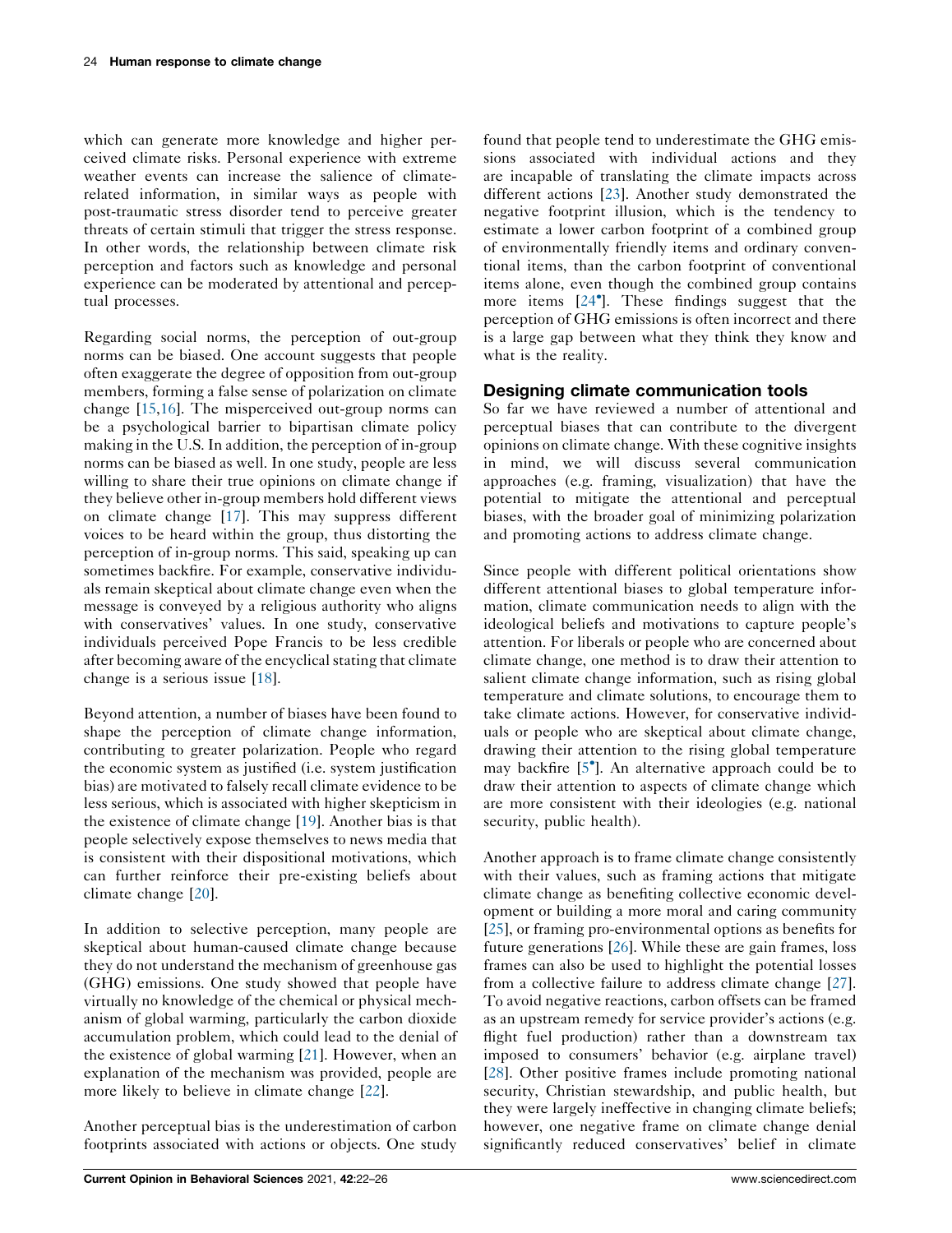<span id="page-3-0"></span>change and their support for climate policy [\[29](#page-4-0)]. Since the perception of in-group and out-group norms is often biased, one approach is to provide accurate information on social norms for both in-groups and out-groups [\[16](#page-4-0)], and also ensure that the source of evidence is credible to the specific group [[30\]](#page-4-0).

To mitigate the gap between perception and reality, one method to inform people about GHG emissions of actions and items is to use simple, accessible, and interactive visualizations [[31\]](#page-4-0). For example, showing the extent of GHG emissions of the life cycle of food with light-bulb minutes can effectively deter consumers from purchasing food with higher emissions [[32\]](#page-4-0). When presenting future global temperature information, providing individual model estimates in addition to the statistical range can be an effective tool to influence policymakers [[33\]](#page-4-0). Thus, simplifying complex climate change information and providing more transparent information can correct the misperceived reality of climate change.

Another communication tool is to create an openminded state to encourage the acceptance of climate change, such as offering a self-affirmation task before exposing people to climate information [[34](#page-4-0)], encouraging discussions on global warming with friends and family to learn influential facts [[35](#page-4-0)], sharing information from the opposite partisanship [\[36\]](#page-4-0), or providing additional information that explains the scientific consensus information [[37](#page-4-0),[38](#page-4-0)]. In designing specific communication methods, we should target-specific cognitive processes associated with the audience group to effectively persuade people, for example, correcting distortions in their memory with repeated engagement or implementing retrieval cues [[39](#page-4-0)].

Communicating climate evidence to the public and correcting misperception of climate change are only the first steps. The ultimate goal is to promote personal actions to mitigate climate change. Several studies have shown that climate change risk perception does not fully reflect a behavioral willingness [\[40](#page-4-0),[41\]](#page-4-0) and people with low cognitive resources have difficulties to project their pro-environmental attitudes to daily pro-environmental behavior [\[42](#page-4-0)]. Thus, future studies need to focus on translating attitude to actions to mitigate climate change. In the last decade, interventions based on behavioral insights have gained a lot of traction as tools to address climate change. For example, providing the increasing prevalence of vegetarian diets increased meatless meal orders [\[43](#page-4-0)]. However, a recent meta-analysis of randomized controlled trials showed that many interventions to change household behaviors had a small effect on actual climate change mitigation actions and failed to sustain behavior change over time [\[44](#page-4-0) ]. Given this finding, effective and lasting behavioral interventions remain to be discovered.

### **Conclusions**

The current review provides an exploration of the attentional and perceptual biases that can contribute to the divergent opinions on climate change. As the need to address anthropogenic climate change becomes increasingly urgent, it is imperative to promote effective solutions to change human behavior using cognitive insights. This is also an opportunity to demonstrate the value of cognitive science in addition to social psychology in solving global challenges. As an initial effort, we have provided a number of communication approaches that have the potential to reduce polarization and promote climate actions.

## Conflict of interest statement

Nothing declared.

## Acknowledgements

This work was supported by the Canada Research Chairs program (to JZ) and Social Sciences and Humanities Research Council Doctoral Fellowship (to YL).

#### References and recommended reading

Papers of particular interest, published within the period of review, have been highlighted as:

- of special interest
- 1. Cook J, Oreskes N, Doran PT, Anderegg WRL, [Verheggen](http://refhub.elsevier.com/S2352-1546(21)00032-2/sbref0005) B, Maibach EW, Carlton JS, [Lewandowsky](http://refhub.elsevier.com/S2352-1546(21)00032-2/sbref0005) S, Skuce AG, Green SA et al.: Consensus on [consensus:](http://refhub.elsevier.com/S2352-1546(21)00032-2/sbref0005) a synthesis of consensus estimates on [human-caused](http://refhub.elsevier.com/S2352-1546(21)00032-2/sbref0005) global warming. Environ Res Lett [2016,](http://refhub.elsevier.com/S2352-1546(21)00032-2/sbref0005) 11.
- 2. Brenan M, Saad L: Global [warming](http://refhub.elsevier.com/S2352-1546(21)00032-2/sbref0010) concern steady despite some [partisan](http://refhub.elsevier.com/S2352-1546(21)00032-2/sbref0010) shifts. Gallup 2018.
- 3. Pew [Reaearch](http://refhub.elsevier.com/S2352-1546(21)00032-2/sbref0015) Center: The Partisan Divide on Political Values [Grows](http://refhub.elsevier.com/S2352-1546(21)00032-2/sbref0015) Even Wider. 2017.
- 4. [Bromley-Trujillo](http://refhub.elsevier.com/S2352-1546(21)00032-2/sbref0020) R, Poe J: The importance of salience: public opinion and state policy action on climate [change](http://refhub.elsevier.com/S2352-1546(21)00032-2/sbref0020). J Public Policy 2020, 40[:280-304.](http://refhub.elsevier.com/S2352-1546(21)00032-2/sbref0020)
- 5. Luo Y, Zhao J: [Motivated](http://refhub.elsevier.com/S2352-1546(21)00032-2/sbref0025) attention in climate change
- [perception](http://refhub.elsevier.com/S2352-1546(21)00032-2/sbref0025) and action. Front Psychol 2019, 10

• Perception and action. Front Psychol 2019, 10<br>The authors propose an motivated attention framework that suggests an attentional divide between liberals and conservatives in the perception of climate evidence and in climate actions.

- 6. Kahan DM, Peters E, Dawson EC, Slovic P: [Motivated](http://refhub.elsevier.com/S2352-1546(21)00032-2/sbref0030) numeracy and enlightened [self-government](http://refhub.elsevier.com/S2352-1546(21)00032-2/sbref0030). Behav Public Policy 2017, 1[:54-86.](http://refhub.elsevier.com/S2352-1546(21)00032-2/sbref0030)
- 7. Nurse MS, Grant WJ: I'll see it when i believe it: [motivated](http://refhub.elsevier.com/S2352-1546(21)00032-2/sbref0035) numeracy in [perceptions](http://refhub.elsevier.com/S2352-1546(21)00032-2/sbref0035) of climate change risk. Environ Commun 2020, 14[:184-201.](http://refhub.elsevier.com/S2352-1546(21)00032-2/sbref0035)
- 8.  $\bullet$ Whitman JC, Zhao J, Roberts KH, Todd RM: Political [orientation](http://refhub.elsevier.com/S2352-1546(21)00032-2/sbref0040) and climate concern shape visual [attention](http://refhub.elsevier.com/S2352-1546(21)00032-2/sbref0040) to climate change. Clim Change 2018, 147[:383-394](http://refhub.elsevier.com/S2352-1546(21)00032-2/sbref0040)

The study shows that liberals high in climate concerns prioritized their attention towards climate-related information over neutral infromation but conversatives low in climate concerns did not.

- 9. Carlson JM, Lehman BR, [Thompson](http://refhub.elsevier.com/S2352-1546(21)00032-2/sbref0045) JL: Climate change images produce an attentional bias [associated](http://refhub.elsevier.com/S2352-1546(21)00032-2/sbref0045) with pro[environmental](http://refhub.elsevier.com/S2352-1546(21)00032-2/sbref0045) disposition. Cogn Process 2019, 20:385-390.
- 10. Carlson JM, Kaull H, Steinhauer M, Zigarac A, [Cammarata](http://refhub.elsevier.com/S2352-1546(21)00032-2/sbref0050) J: Paying [attention](http://refhub.elsevier.com/S2352-1546(21)00032-2/sbref0050) to climate change: positive images of climate change [solutions](http://refhub.elsevier.com/S2352-1546(21)00032-2/sbref0050) capture attention. J Environ Psychol 2020, 71[:101477.](http://refhub.elsevier.com/S2352-1546(21)00032-2/sbref0050)